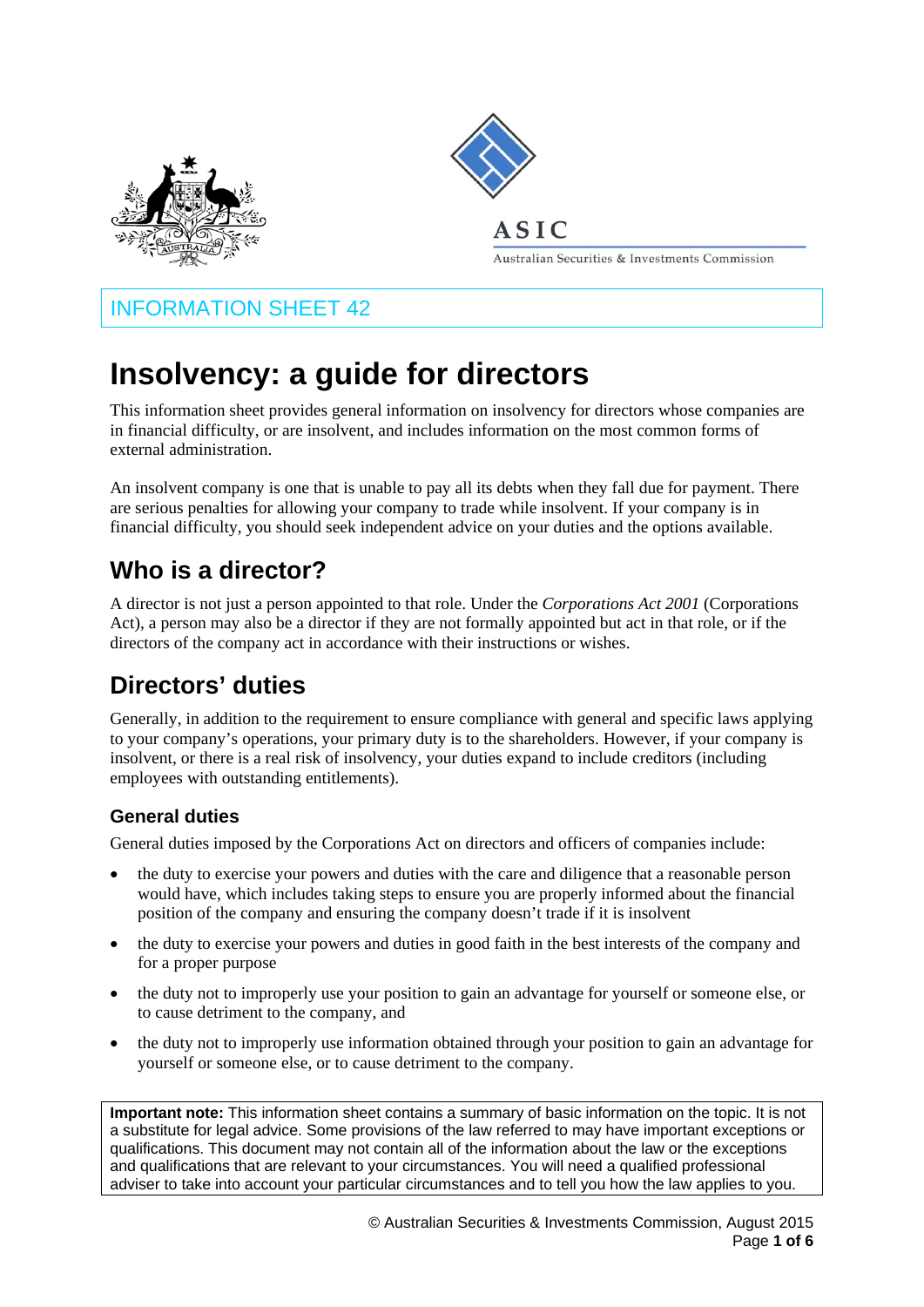### **Duty to not trade while insolvent**

As well as general directors' duties, you also have a positive duty to prevent your company trading if it is insolvent. A company is insolvent if it is unable to pay all its debts when they are due. This means that before you incur a new debt you must consider whether you have reasonable grounds to suspect that the company is insolvent or will become insolvent as a result of incurring the debt.

An understanding of the financial position of your company only when you sign off on the yearly financial statements is insufficient. You need to be constantly aware of your company's financial position.

### **Duty to keep books and records**

Your company must keep adequate financial records to correctly record and explain transactions and the company's financial position and performance. A failure of a director to take all reasonable steps to ensure a company fulfils this requirement contravenes the Corporations Act.

For the purposes of an insolvent trading action against a director, a company will generally be presumed to have been insolvent throughout a period where it can be shown to have failed to keep adequate financial records.

## **Consequences of insolvent trading**

There are various penalties and consequences of insolvent trading, including civil penalties, compensation proceedings and criminal charges.

The Corporations Act provides some statutory defences for directors. However, directors may find it difficult to rely upon these if they have not taken steps to keep themselves informed about the company's financial position.

#### **Civil penalties**

Contravening the insolvent trading provisions of the Corporations Act can result in civil penalties against directors, including pecuniary penalties of up to \$200,000.

## **Compensation proceedings**

Compensation proceedings for amounts lost by creditors can be initiated by ASIC, a liquidator or a creditor against a director personally. A compensation order can be made in addition to civil penalties.

Compensation payments are potentially unlimited and could lead to the personal bankruptcy of directors. The personal bankruptcy of a director disqualifies that director from continuing as a director or managing a company.

#### **Criminal charges**

If dishonesty is found to be a factor in insolvent trading, a director may also be subject to criminal charges (which can lead to a fine of up to \$220,000 or imprisonment for up to 5 years, or both). Being found guilty of the criminal offence of insolvent trading will also lead to a director's disqualification.

ASIC has successfully prosecuted directors for allowing companies to incur debts when the company is insolvent, and has sought orders making directors personally liable for company debts. ASIC also runs a program to visit directors, where appropriate, to make them aware of their responsibilities to prevent insolvent trading.

The good news is that taking steps to ensure your company remains financially sound will minimise the risk of an insolvent trading action. It may also improve your company's performance.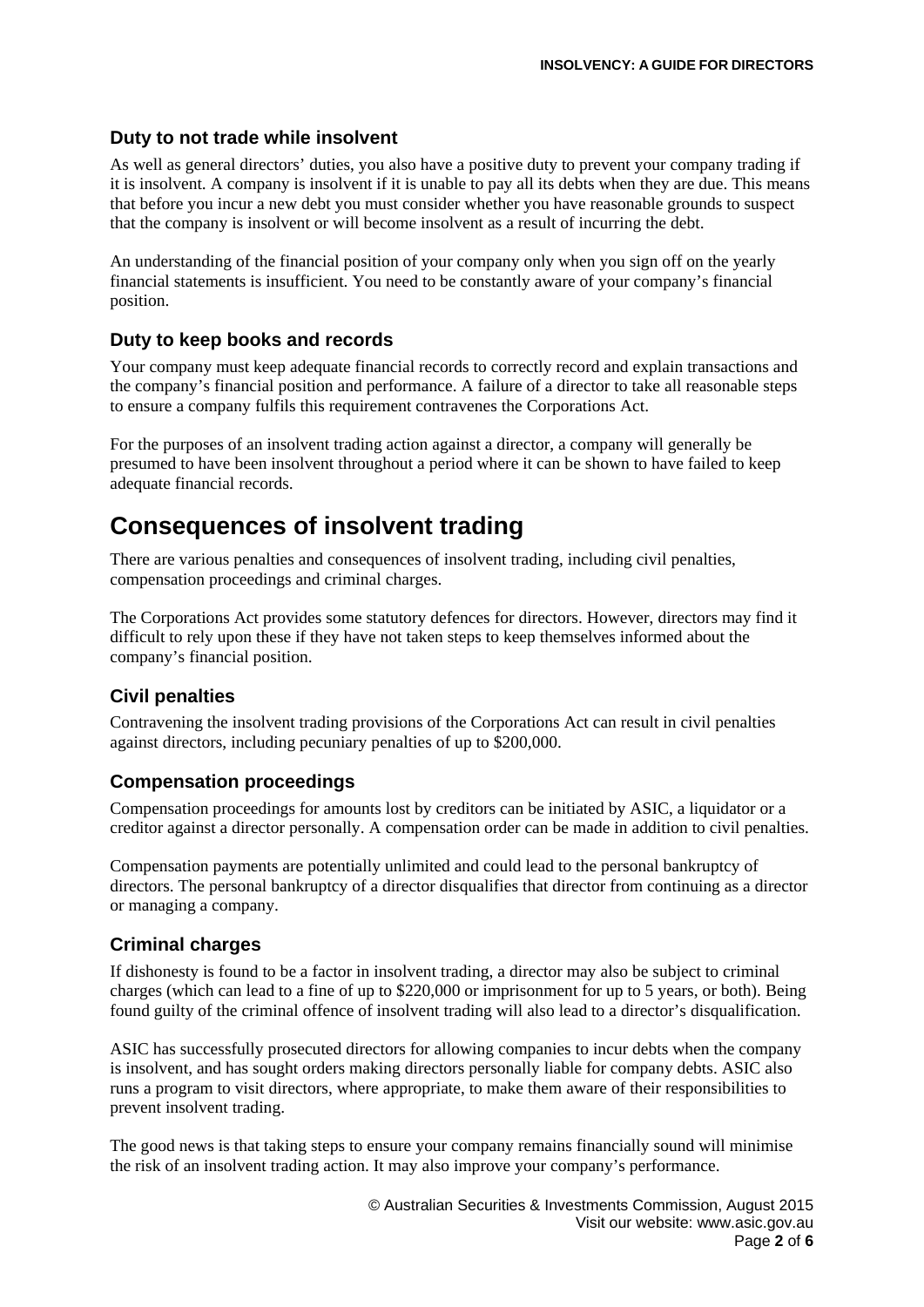# **What to do if you suspect financial difficulty**

If you suspect your company is in financial difficulty, get proper accounting and legal advice as early as possible, as this increases the likelihood of the company surviving. One of the most common reasons for the inability to save a company in financial distress is that professional advice was sought too late. Do not have a 'head in the sand' attitude, hoping that things will improve—they rarely do. Table 1 lists some of the warning signs of insolvency.

#### **Table 1: Signs that may indicate your company is at risk of insolvency**

- ongoing losses
- poor cash flow
- absence of a business plan
- incomplete financial records or disorganised internal accounting procedures
- lack of cash-flow forecasts and other budgets
- increasing debt (liabilities greater than assets)
- problems selling stock or collecting debts
- unrecoverable loans to associated parties
- creditors unpaid outside usual terms
- solicitors' letters, demands, summonses, judgements or warrants issued against your company
- suppliers placing your company on cash-on-delivery (COD) terms
- issuing post-dated cheques or dishonouring cheques
- special arrangements with selected creditors
- payments to creditors of rounded sums that are not reconcilable to specific invoices
- overdraft limit reached or defaults on loan or interest payments
- problems obtaining finance
- change of bank, lender or increased monitoring/involvement by financier
- inability to raise funds from shareholders
- overdue taxes and superannuation liabilities
- board disputes and director resignations, or loss of management personnel
- increased level of complaints or queries raised with suppliers
- an expectation that the 'next' big job/sale/contract will save the company

An insolvency practitioner can conduct a solvency review of your company and outline available options. You need to be aware of your options so that you can make informed decisions about your company's future. Options may include refinancing, restructuring or changing your company's activities, or appointing an external administrator.

The three most common forms of external administration are:

- 1. voluntary administration (which may lead to a deed of a company arrangement)
- 2. liquidation, and
- 3. receivership.

Of these, only the first two are normally options for directors, as a receiver is usually appointed by a secured creditor. (Other forms of external administration are not explained in this information sheet.)

To find an insolvency professional, visit the Australian Restructuring Insolvency and Turnaround Association (ARITA) website at www.arita.com.au. This site lists insolvency accountants and lawyers, and you can search for members in your location.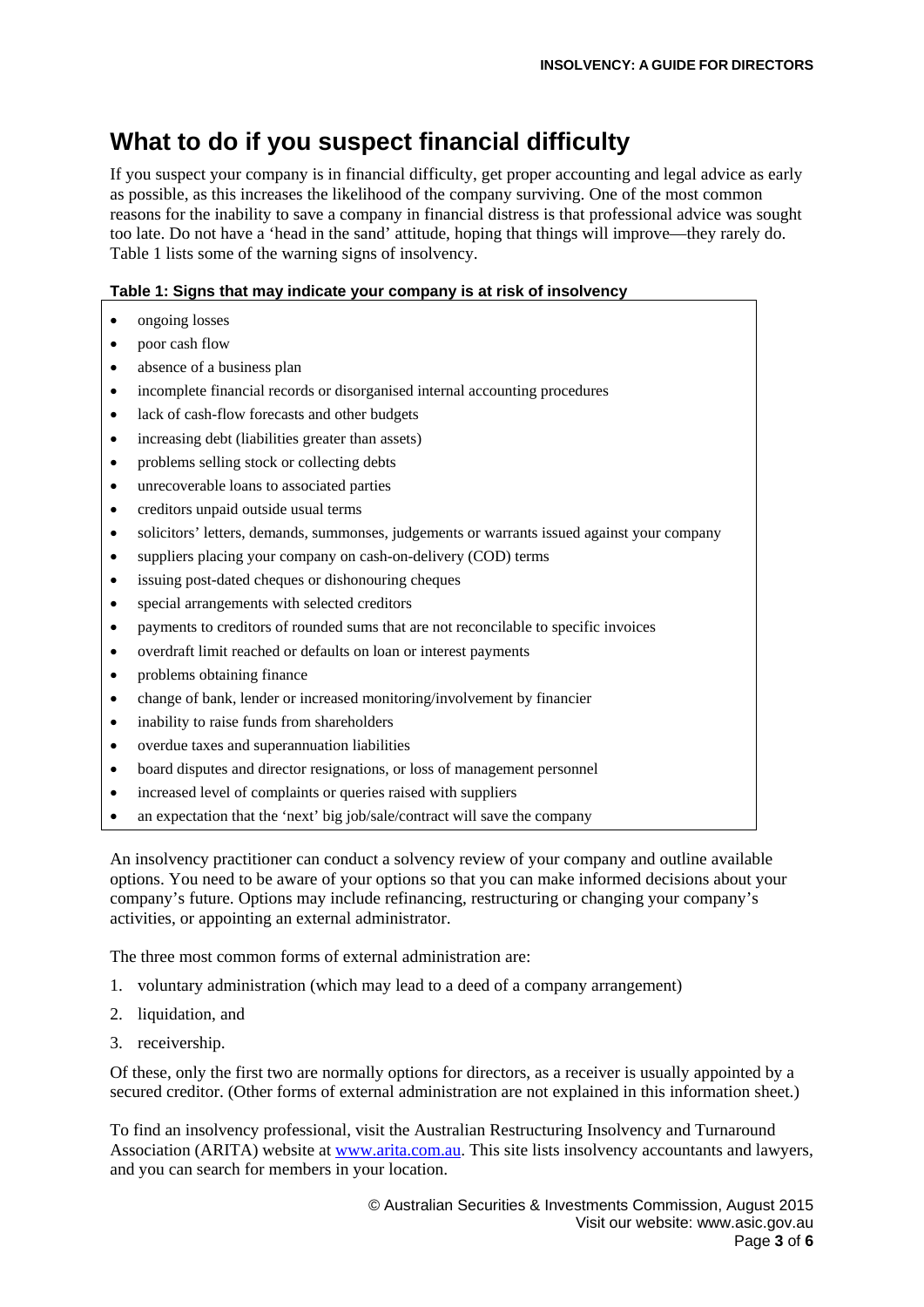## **Tax Office Director Penalty Notice (DPN)**

If you receive a director penalty notice from the Commissioner of Taxation in respect of your company's Pay As You Go (PAYG) withholding or Superannuation Guarantee Charge (SGC) amounts, you should immediately seek professional advice. Failure to take appropriate steps within 21 days may result in the Commissioner taking recovery action against you personally for an amount equivalent to the unpaid tax. For more information please visit www.ato.gov.au/dpn.

## **What to do if your company is insolvent**

If your company is insolvent, do not allow it to incur further debt. Unless it is possible to restructure, refinance or obtain equity funding to recapitalise the company, generally your options are to appoint a voluntary administrator or a liquidator.

## **Voluntary administration**

Voluntary administration is designed to resolve the company's future direction quickly. An independent and suitably qualified person (the voluntary administrator) takes full control of the company to try to work out a way to save either the company or the company's business.

If it isn't possible to save the company or its business, the aim is to administer the affairs of the company in a way that results in a better return to creditors than they would have received if the company had instead been placed straight into liquidation.

A mechanism for achieving these aims is a deed of company arrangement.

Putting a company into voluntary administration is a simple and quick process. It can be done by the board of the company resolving that the company is insolvent, or likely to become insolvent, and an administrator should be appointed. The directors also need to obtain the written consent of a registered liquidator to act as voluntary administrator.

## **Liquidation**

The purpose of liquidation of an insolvent company is to have an independent and suitably qualified person (the liquidator) take control of the company so that its affairs can be wound up in an orderly and fair way for the benefit of its creditors.

An insolvency professional will be able to advise you of the steps required to appoint a liquidator. Generally, a director-initiated liquidation involves calling a meeting of members to vote on winding up the company and the appointment of a liquidator.

## **Receivership**

A company most commonly goes into receivership when a receiver is appointed by a secured creditor who holds security over some or all of the company's assets. The receiver's primary role is to collect and sell sufficient of the company's charged assets to repay the debt owed to the secured creditor.

A director who is also a secured creditor should seek advice before appointing a receiver.

## **Consequences of external administration**

As well as the possibility of insolvent trading action, discussed earlier, there are other consequences for directors of a company that goes into external administration. These vary depending on the type of external administration.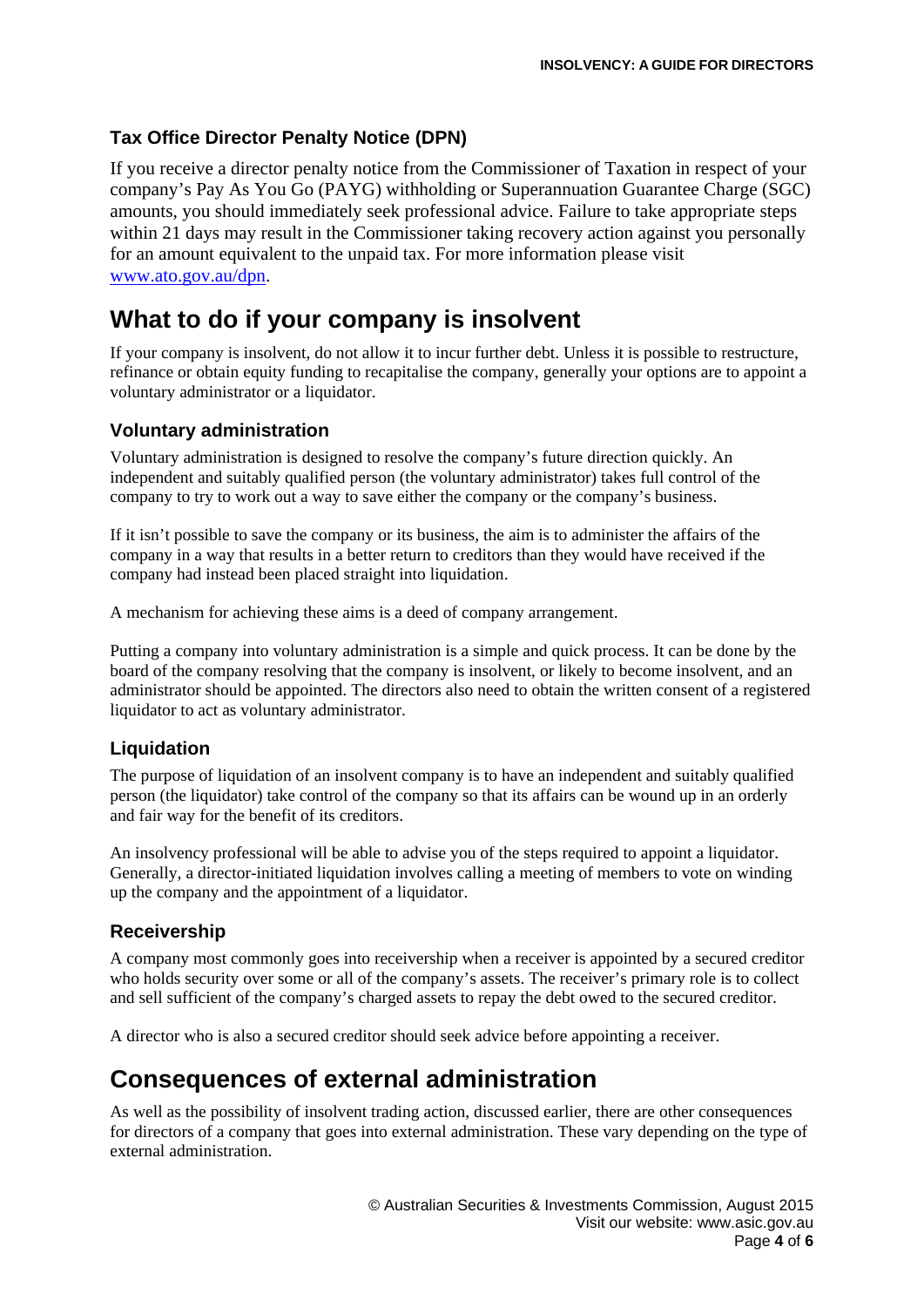## **Directors' powers**

Directors of companies in voluntary administration or liquidation lose control of the company. If a company goes from voluntary administration into a deed of company arrangement, the powers of the directors depend on the deed's terms. When the deed is completed, the directors regain full control unless the deed provides for the company to go into liquidation on completion.

In a receivership, the powers of the directors depend on the powers of the receiver, as detailed in the charge document, and the extent of the assets over which the receiver is appointed. If the receiver is appointed over all or most of the assets of a company, the receiver effectively has control, although the directors still have certain responsibilities and duties, and may retain residual control.

## **Directors' obligations**

Generally, directors have an obligation to assist the external administrator by:

- advising the external administrator of the location of company property and delivering any such property in their possession to the external administrator
- providing the company's books and records to the external administrator (voluntary administration and liquidation) or giving access to the books and records to the external administrator (receivership)
- advising the external administrator of the whereabouts of other company records
- providing a written report about the company's business, property and financial circumstances within either 5 business days (voluntary administration), 7 days (creditors' voluntary liquidation) or 14 days (receivership and court liquidation) of the appointment of the external administrator, and
- meeting with, or reporting to, the external administrator to help them with their enquiries, as reasonably required.

Directors, officers and other people with relevant books and records have a responsibility to the company and to creditors, and must not obstruct external administrators in carrying out their duties.

## **Creditors' meetings**

Meetings of creditors are held in voluntary administrations and liquidations.

Both a voluntary administrator and liquidator can also require a director to attend a creditors' meeting to provide information about the company and its business, property, affairs and financial circumstances.

#### **Public examination**

A voluntary administrator or liquidator has the power to apply to the court to conduct a public examination, under oath, of a director. A receiver can also apply for a public examination, if ASIC consents.

Being summonsed to appear for a public examination is a serious matter and should not be ignored. Seek immediate legal advice if you are in any way concerned about the public examination process or your rights.

The external administrator conducting the public examination may be interested in your personal financial position or further details about assets or transactions the company undertook. Often the need for a public examination can be avoided by cooperating with the external administrator.